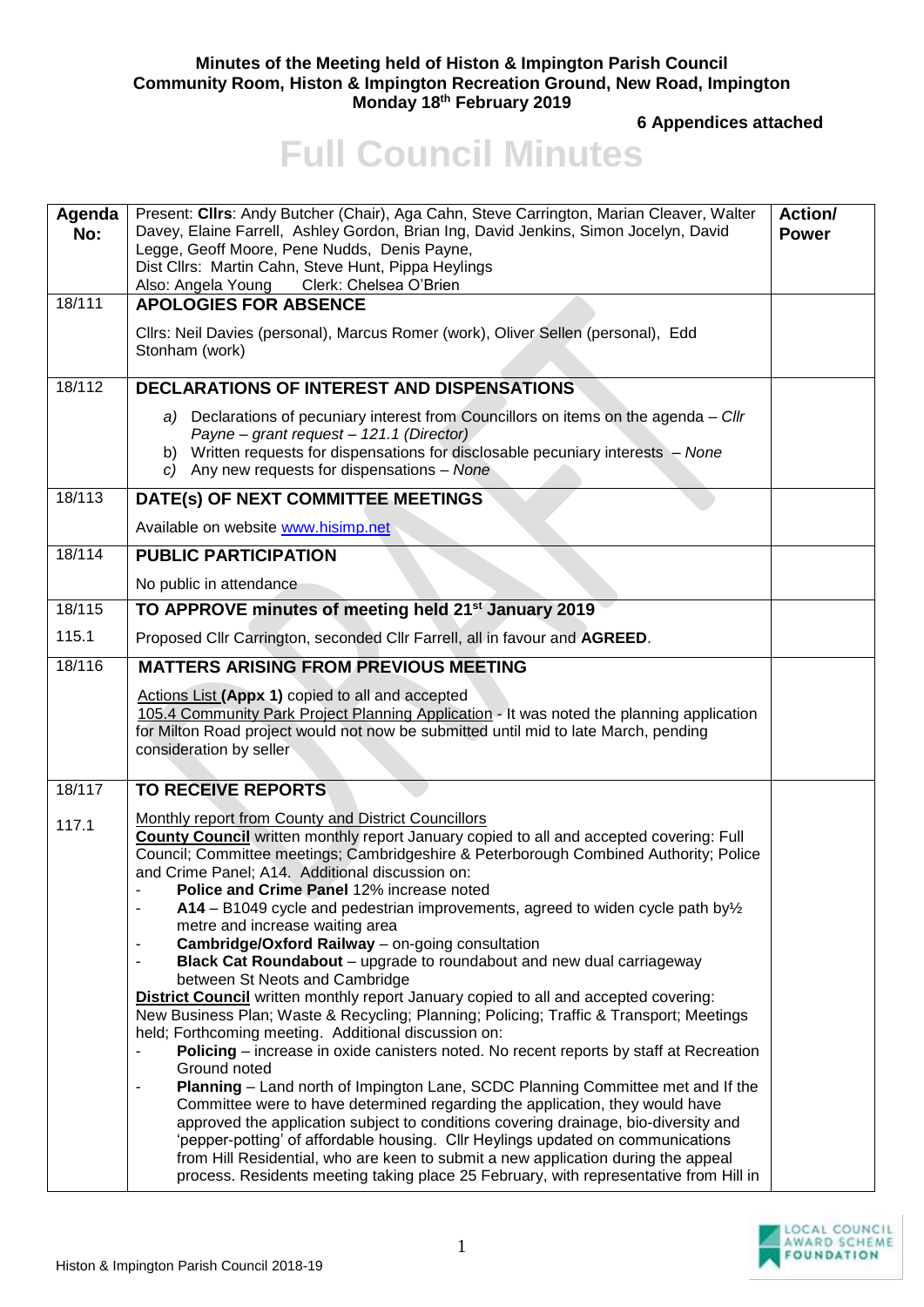| 117.2<br>117.3          | attendance<br><b>Staffing</b> – Cllr Heylings updated on staffing issues at SCDC<br>Recycling – members congratulated Cllr Heylings on forthcoming recycling and<br>$\overline{\phantom{a}}$<br>solar initiatives. Cllr Heylings to work with Clerk to co-ordinate leaflet drop via March<br>edition of the Hisimp News informing residents of 'Janet Street Sorter' initiative, with<br>Histon, Impington and Cottenham piloting a scheme on blue bins<br>Clerk's Report (Pg 1/2) (Appx 2) copied to all and accepted. No items raised<br><b>Chairs Report (Appx 3)</b> copied to all and accepted. Additional discussion on:<br>Vision & Mission thanks recorded to Cllr Farrell for co-ordinating the session with<br>Nick Wood. Analysis of session underway, further sessions planned<br>Dementia Training Session positive comments expressed, further events planned<br>during Wellbeing Week 6 May and plans to convene a Steering Group to make<br>Histon and Impington Dementia friendly villages. Noted County Council had supplied<br>a list to SCDC of initiatives for older people locally, and H&I were not mentioned. Cty<br>CIIr Jenkins to investigate                                                                                                                                                                                                                     | <b>Dist Cllr</b><br>Heylings/<br><b>Clerk</b><br><b>Cty Cllr</b><br><b>Jenkins</b> |
|-------------------------|----------------------------------------------------------------------------------------------------------------------------------------------------------------------------------------------------------------------------------------------------------------------------------------------------------------------------------------------------------------------------------------------------------------------------------------------------------------------------------------------------------------------------------------------------------------------------------------------------------------------------------------------------------------------------------------------------------------------------------------------------------------------------------------------------------------------------------------------------------------------------------------------------------------------------------------------------------------------------------------------------------------------------------------------------------------------------------------------------------------------------------------------------------------------------------------------------------------------------------------------------------------------------------------------------------------------------------------------------------------------------------------------|------------------------------------------------------------------------------------|
| 117.4                   | <b>Working Group/Task &amp; Finish Groups Reports</b><br>Neighbourhood Plan Task & Finish - informal and formal meetings held. Village Design<br>Statement Steering Group meetings held, draft being presented to Planning Committee 19<br>February<br>King's Meadow - meeting held 23 January 2019. Cllr Payne updated on poor level of<br>attendance from residents and need for Council to take clear decision on future of Kings<br>Meadow. Dist Cllr Heylings to confirm SCDC Patch Officer for Kings Meadow. Noted<br>upcoming planning application for new community centre and housing straddles<br>boundaries (Cambridge City and South Cambs)<br>Public Art - next meeting due 5 March 2019<br>A14 - next meeting due 6 March 2019                                                                                                                                                                                                                                                                                                                                                                                                                                                                                                                                                                                                                                                 | <b>Dist Cllr</b><br><b>Heylings</b>                                                |
| 117.5                   | <b>Committee Chair Reports</b><br>Highways Committee - next meeting due 26 February 2019.<br><b>B1049 Resurfacing - commencing 25 February - 5 night closure - 2000 - 0600, details</b><br>posted on website<br>B1049 Crossroad Project - meeting held with CCC Officers, works scheduled week<br>commencing 8 April for up to 8 weeks with closure of Impington Lane (access for residents<br>to be retained). Full details to be advertised in March edition of the Hisimp News<br><b>Community Park Project Sub Committee</b> – informal meetings and working group<br>meetings held. Cllr Ing updated members on communications with Flagship following<br>presentation 11 February and concerns raised regarding level of detail to be submitted as<br>part of the outline planning application. Actions noted:<br>Delegated group working with the Clerk to prepare letter to Carter Jonas asking for<br>assurances<br>Delegated group working with the Clerk to prepare statement to SCDC - to be agreed<br>$\qquad \qquad \blacksquare$<br>at March Full Council if times fit<br>Sub Committee to work with Flagship to establish a more formal relationship<br>Clerk to seek advice on Council position with regard to commenting on planning<br>application, noting the Parish Council will be a statutory consultee<br><b>Employment Committee - next meeting to be confirmed</b> | <b>Clerk</b><br><b>Clerk</b>                                                       |
| 18/118                  | TO ACCEPT COMMITTEE REPORTS note actions and agree                                                                                                                                                                                                                                                                                                                                                                                                                                                                                                                                                                                                                                                                                                                                                                                                                                                                                                                                                                                                                                                                                                                                                                                                                                                                                                                                           |                                                                                    |
| 118.1<br>118.2<br>118.3 | Planning Committee - draft minutes 4 February 2019 provided to all and accepted. Next<br>meetings due 19 February, 12 March 2019. Cllr Ing verbally updated on Northstowe<br>meeting attended 6 <sup>th</sup> February with Cllr Cleaver. Concept plans presented on new<br>shopping centre planned 2022<br>Clerk to make contact with agent of The Phoenix, The Green to discuss plans noting recent<br>closure<br>Recreation Committee - draft minutes 11 February 2019 provided to all and accepted.<br>Next meeting due 25 March 2019<br><b>Environment Committee</b> – draft minutes 5 February 2019 provided to all and accepted.<br>Next meeting due 26 March 2019. Workshop to be arranged                                                                                                                                                                                                                                                                                                                                                                                                                                                                                                                                                                                                                                                                                           | <b>Clerk</b>                                                                       |
|                         |                                                                                                                                                                                                                                                                                                                                                                                                                                                                                                                                                                                                                                                                                                                                                                                                                                                                                                                                                                                                                                                                                                                                                                                                                                                                                                                                                                                              |                                                                                    |

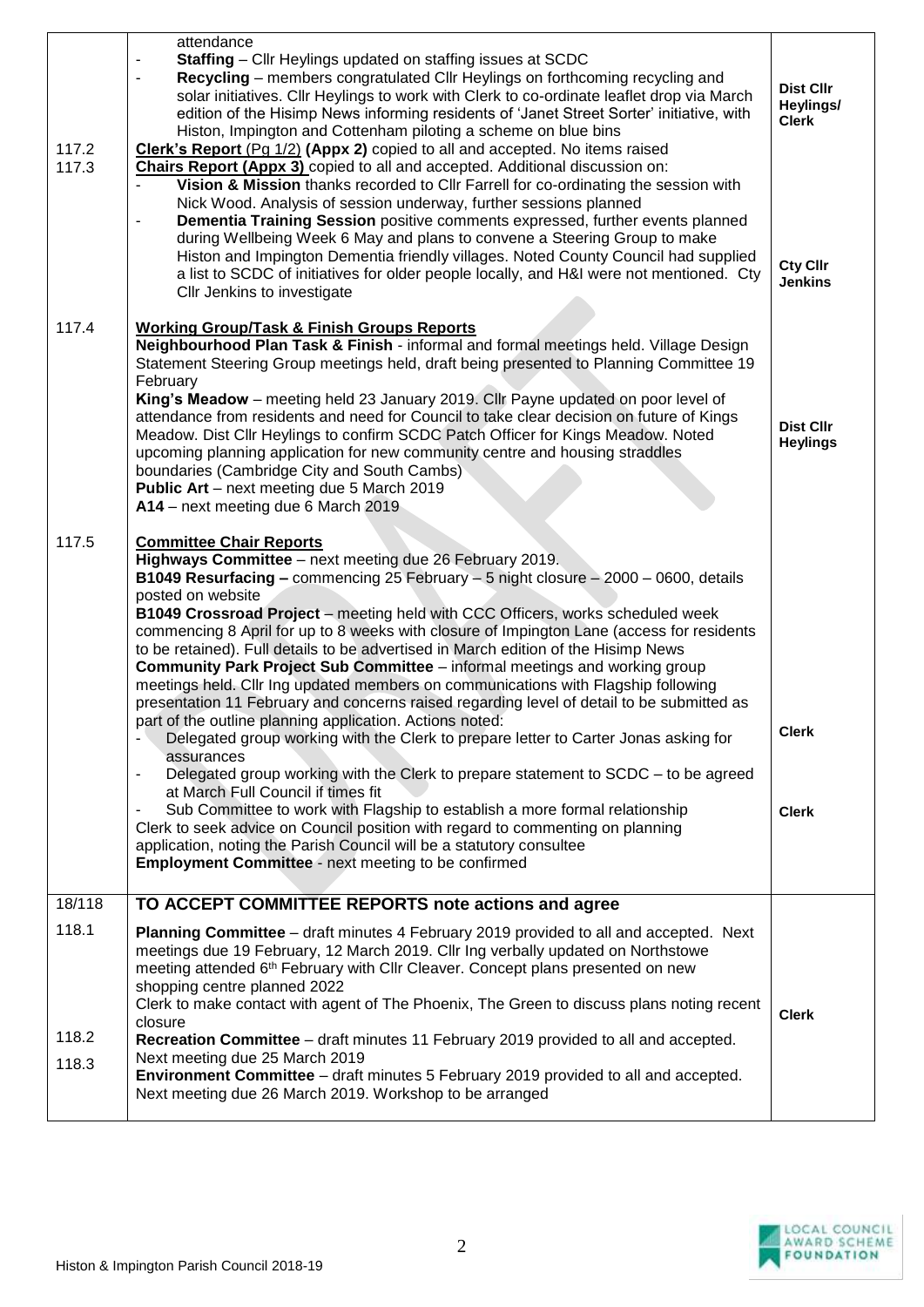| 18/119         | TO RECEIVE FINANCE & ADMINISTRATION REPORT (Appx 2)                                                                                                                                                                                                                                                                                                                                                                                                                                                                                                                                                                                                                                                                                                                                                               |                                                        |
|----------------|-------------------------------------------------------------------------------------------------------------------------------------------------------------------------------------------------------------------------------------------------------------------------------------------------------------------------------------------------------------------------------------------------------------------------------------------------------------------------------------------------------------------------------------------------------------------------------------------------------------------------------------------------------------------------------------------------------------------------------------------------------------------------------------------------------------------|--------------------------------------------------------|
| 119.1          | Finance Legal & Administration Committee - next meeting due 29 April 2019<br>Delegated payment of accounts noted.<br>Approve payment of outstanding accounts Proposed Cllr Ing, seconded Cleaver all in<br>favour and AGREED<br><b>Amounts paid in noted</b>                                                                                                                                                                                                                                                                                                                                                                                                                                                                                                                                                      |                                                        |
| 18/120         | <b>RECENT CORRESPONDENCE</b>                                                                                                                                                                                                                                                                                                                                                                                                                                                                                                                                                                                                                                                                                                                                                                                      |                                                        |
| 120.1<br>120.2 | Circulation File available on request<br>Other Correspondence none                                                                                                                                                                                                                                                                                                                                                                                                                                                                                                                                                                                                                                                                                                                                                |                                                        |
| 18/121         | <b>OTHER MATTERS</b>                                                                                                                                                                                                                                                                                                                                                                                                                                                                                                                                                                                                                                                                                                                                                                                              |                                                        |
| 121.1          | To consider request for £500 funding for CIC HI-Hub, paper provided to all (Appx 4).<br>Following clarification on the paper, Cllr Payne declared a pecuniary interest and left the<br>meeting for the item. Discussion covered:<br>Benefit to the community<br>Independent to Facebook<br>Non-profit<br>Independent to Parish Council<br>۰<br>Applications presented to SCDC and various other village bodies for grants<br><b>Endorsement of Parish Council</b><br>Objectives and activities<br>Launch target Autumn 2019<br>CIIr Carrington urged Council to support initiative and increase Parish Council funding to<br>£1000. Proposed Cllr Carrington to contribute £1000 funding from Parish Council, not<br>seconded<br>Cllr Ing also proposed "H&I are minded to provide £500 subject to a confirmatory | Local<br><b>Government</b><br><b>Act 1972</b><br>s.142 |
|                | presentation" seconded Nudds, 1 in favour 9 against, 2 abstentions<br>Council therefore returned to Histon & Impington Communications CIC's request of a<br>contribution of a £500, proposed Cllr Farrell, seconded Cllr Jenkins, 10 in favour 2<br>abstentions, agreed. Cllr Payne returned to the meeting                                                                                                                                                                                                                                                                                                                                                                                                                                                                                                       | <b>Office</b><br><b>Manager</b>                        |
| 121.2          | Pension Discretion Policy copy provided to all (Appx 5). Noting policy for Local<br>Government Pension Scheme, all in favour to accept                                                                                                                                                                                                                                                                                                                                                                                                                                                                                                                                                                                                                                                                            | <b>Clerk</b>                                           |
| 121.3          | To accept quote from Came & Co Cyber Insurance Cover paper provided to all (Appx 6).<br>Proposed Cllr Carrington, seconded Cllr Payne, 11 in favour, 2 abstentions, to accept<br>quote in sum of £319.20, Office Manager to implement with immediate effect. Clarified was<br>a bolt on to existing insurance policy                                                                                                                                                                                                                                                                                                                                                                                                                                                                                              |                                                        |
| 121.4          | Arrangements for Annual Parish Meeting 2019 - Clerk to check availability of St<br>Andrews Centre Monday 13 <sup>th</sup> May. Agreed to approach A14 Project Director David Bray<br>and a representative from HICOM to brief on Wellbeing Week                                                                                                                                                                                                                                                                                                                                                                                                                                                                                                                                                                   |                                                        |
| 18/122         | HOW TO COMMUNICATE MEETING DECISIONS AND MATTERS FOR NEXT<br><b>AGENDA</b>                                                                                                                                                                                                                                                                                                                                                                                                                                                                                                                                                                                                                                                                                                                                        |                                                        |
|                | <b>Website article:</b><br>Communication Hub CIC grant<br>Next agenda: Standards - deferred item                                                                                                                                                                                                                                                                                                                                                                                                                                                                                                                                                                                                                                                                                                                  |                                                        |
| 18/123         | <b>Next Full Council: Histon &amp; Impington Parish Council</b>                                                                                                                                                                                                                                                                                                                                                                                                                                                                                                                                                                                                                                                                                                                                                   |                                                        |
|                | Next Full Council Monday 18 <sup>th</sup> March 7.30pm, Recreation Centre, Recreation Ground,<br>New Road, Impington                                                                                                                                                                                                                                                                                                                                                                                                                                                                                                                                                                                                                                                                                              |                                                        |